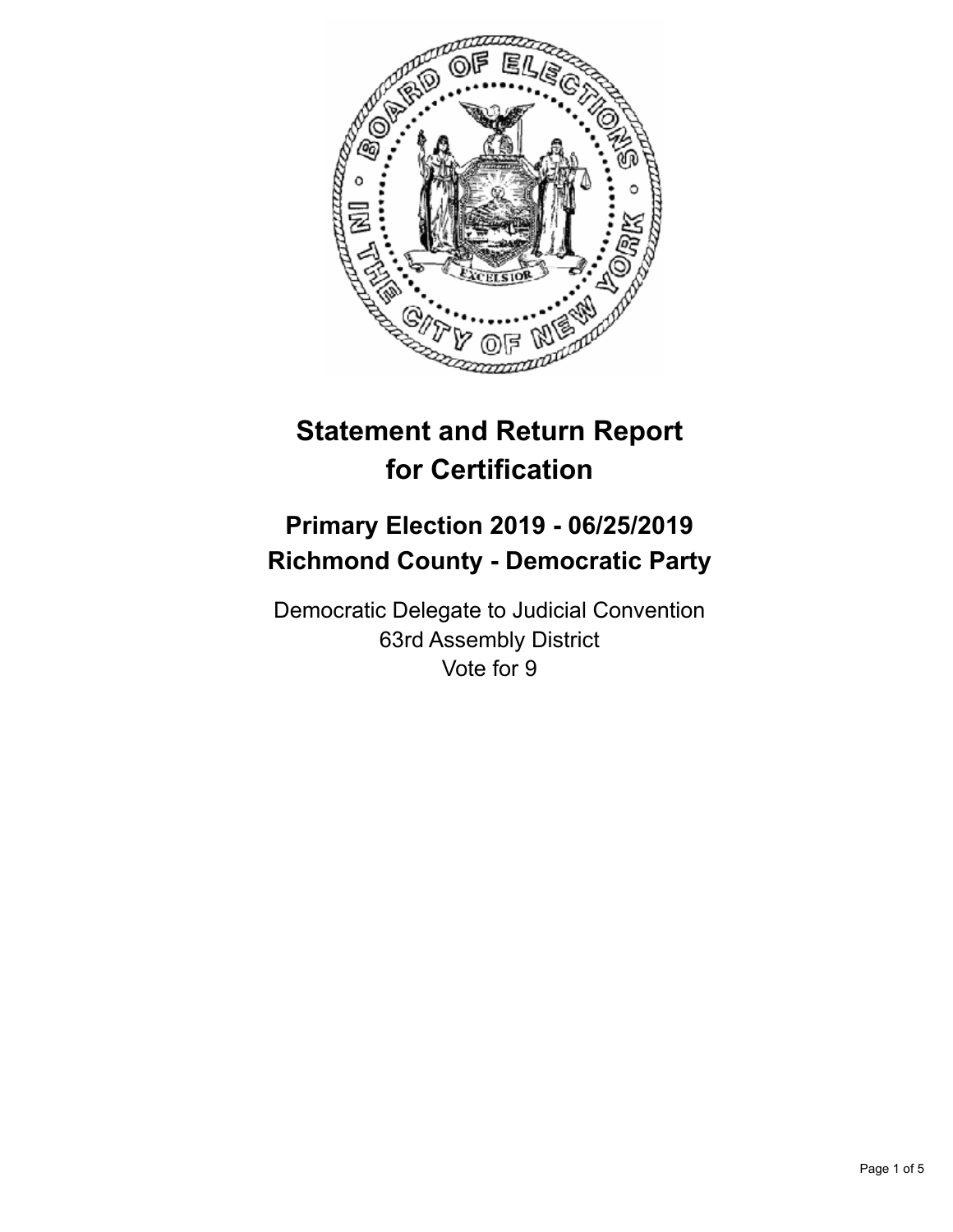

## **Assembly District 63**

| PUBLIC COUNTER                                           | 672  |
|----------------------------------------------------------|------|
| MANUALLY COUNTED EMERGENCY                               | 0    |
| <b>ABSENTEE / MILITARY</b>                               | 198  |
| <b>AFFIDAVIT</b>                                         | 0    |
| <b>Total Ballots</b>                                     | 870  |
| Less - Inapplicable Federal/Special Presidential Ballots | 0    |
| <b>Total Applicable Ballots</b>                          | 870  |
| JOHN P. GULINO                                           | 262  |
| <b>EMANUELA D. ARATO</b>                                 | 154  |
| DON M. BOSCO                                             | 209  |
| <b>ROBINSON IGLESIAS</b>                                 | 179  |
| STAFFORD M. LISS                                         | 123  |
| ELIZABETH N. SUNSHINE                                    | 302  |
| <b>STUART BRENKER</b>                                    | 137  |
| DEBORAH L. ROSE                                          | 606  |
| MICHAEL J. CUSICK                                        | 612  |
| <b>HELEN M. VITALIANO</b>                                | 472. |
| <b>MENDY M. MIROCZNIK</b>                                | 344  |
| <b>CHARLES C. DESTEFANO</b>                              | 378  |
| <b>SARI G. KINGSLEY</b>                                  | 360  |
| <b>BIANCA RAJPERSAUD</b>                                 | 329  |
| ELIZABETH J. MCTIGUE                                     | 378  |
| ILENE H. SANDICK-GREINSKY                                | 337  |
| ANDREW L. FICRUSREA (WRITE-IN)                           | 1    |
| ANNE K. HEIGH (WRITE-IN)                                 | 1    |
| CHARLES D. FALL (WRITE-IN)                               | 1    |
| CHRISTINA COPPA (WRITE-IN)                               | 1    |
| CLINTON DAGGAN (WRITE-IN)                                | 1    |
| DAHA EL-SHEIKH (WRITE-IN)                                | 1    |
| DANIEL ALMODORAR (WRITE-IN)                              | 1    |
| DANIEL LEIBOWITZ (WRITE-IN)                              | 1    |
| DEAN PILLAUELLA (WRITE-IN)                               | 1    |
| EDWARD LEIBOWITZ (WRITE-IN)                              | 3    |
| ELLEN LEIBOWITZ (WRITE-IN)                               | 1    |
| EMILY S. LEIBOWITZ (WRITE-IN)                            | 1    |
| GERALD DWAYNE SPILLER (WRITE-IN)                         | 1    |
| GERARD F. MANN (WRITE-IN)                                | 1    |
| HESHAM EL-MEGLIGY (WRITE-IN)                             | 1    |
| JANE STILLWELL (WRITE-IN)                                | 1    |
| JOHN MCBETH (WRITE-IN)                                   | 2    |
| JONATHAN S. LEIBOWITZ (WRITE-IN)                         | 1    |
| JOSEPH DISANTO (WRITE-IN)                                | 1    |
| JULIE D'ANTONI (WRITE-IN)                                | 1    |
| KIKO CHARLES (WRITE-IN)                                  | 2    |
| KRISTEN STILLWELL (WRITE-IN)                             | 1    |
| LOUIS PANARELLA (WRITE-IN)                               | 1    |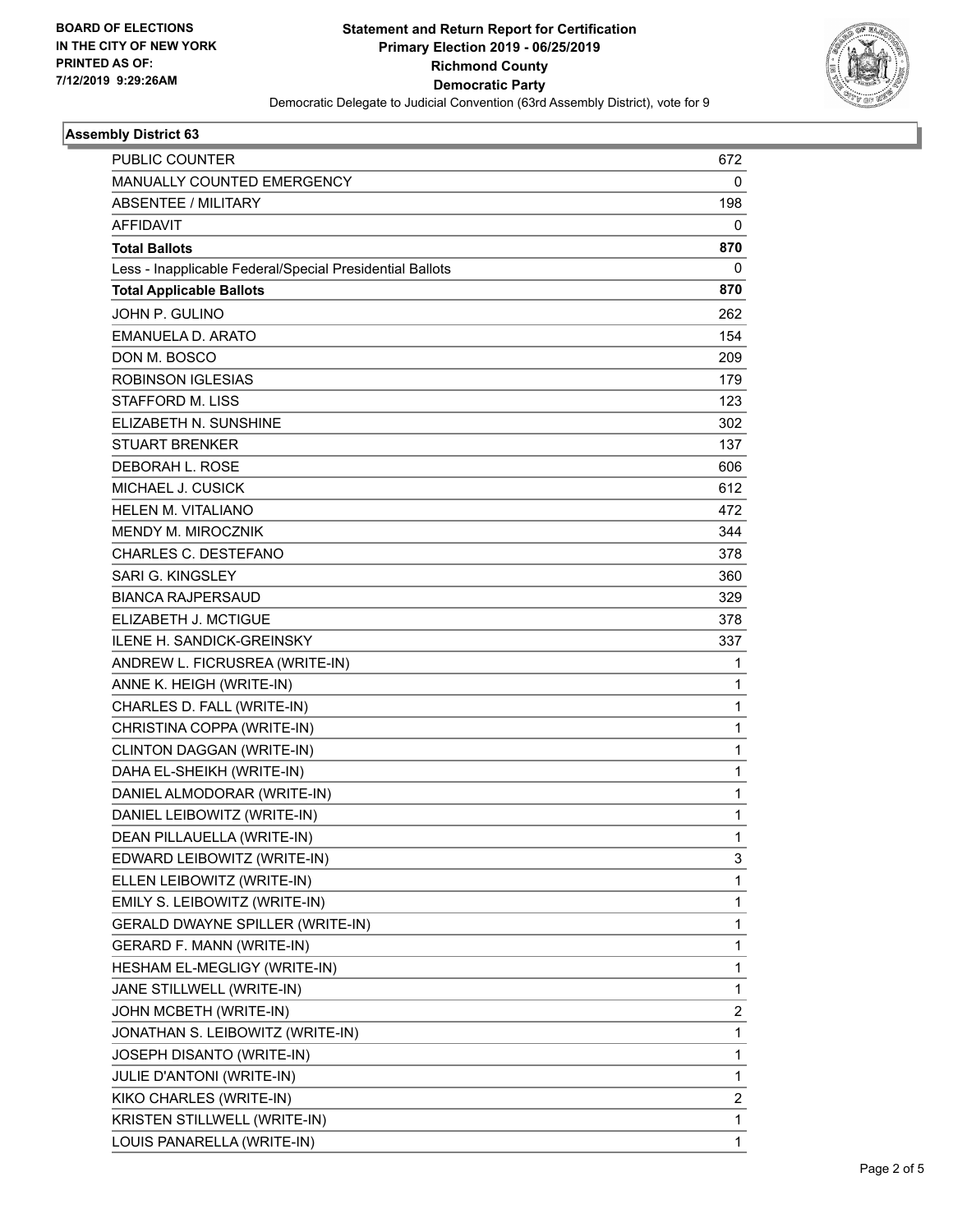

## **Assembly District 63**

| MAX N. ROSE (WRITE-IN)             |       |
|------------------------------------|-------|
| MAXINE B. LAUSTEIN (WRITE-IN)      |       |
| MICHAEL DEVITO (WRITE-IN)          |       |
| PAUL CASALI (WRITE-IN)             |       |
| RADHA KRISHNA MOHAN (WRITE-IN)     |       |
| ROBERT LEIBOWITZ (WRITE-IN)        |       |
| ROSANN PANTALENA (WRITE-IN)        |       |
| SELINA BROWN (WRITE-IN)            |       |
| STEPHANIE LAVELLE (WRITE-IN)       |       |
| STEVEN GROSSMAN (WRITE-IN)         |       |
| THOMAS STILLWELL (WRITE-IN)        |       |
| UNATTRIBUTABLE WRITE-IN (WRITE-IN) | 8     |
| <b>WILLIE SUTTON (WRITE-IN)</b>    |       |
| <b>Total Votes</b>                 | 5,229 |
| Unrecorded                         | 2,601 |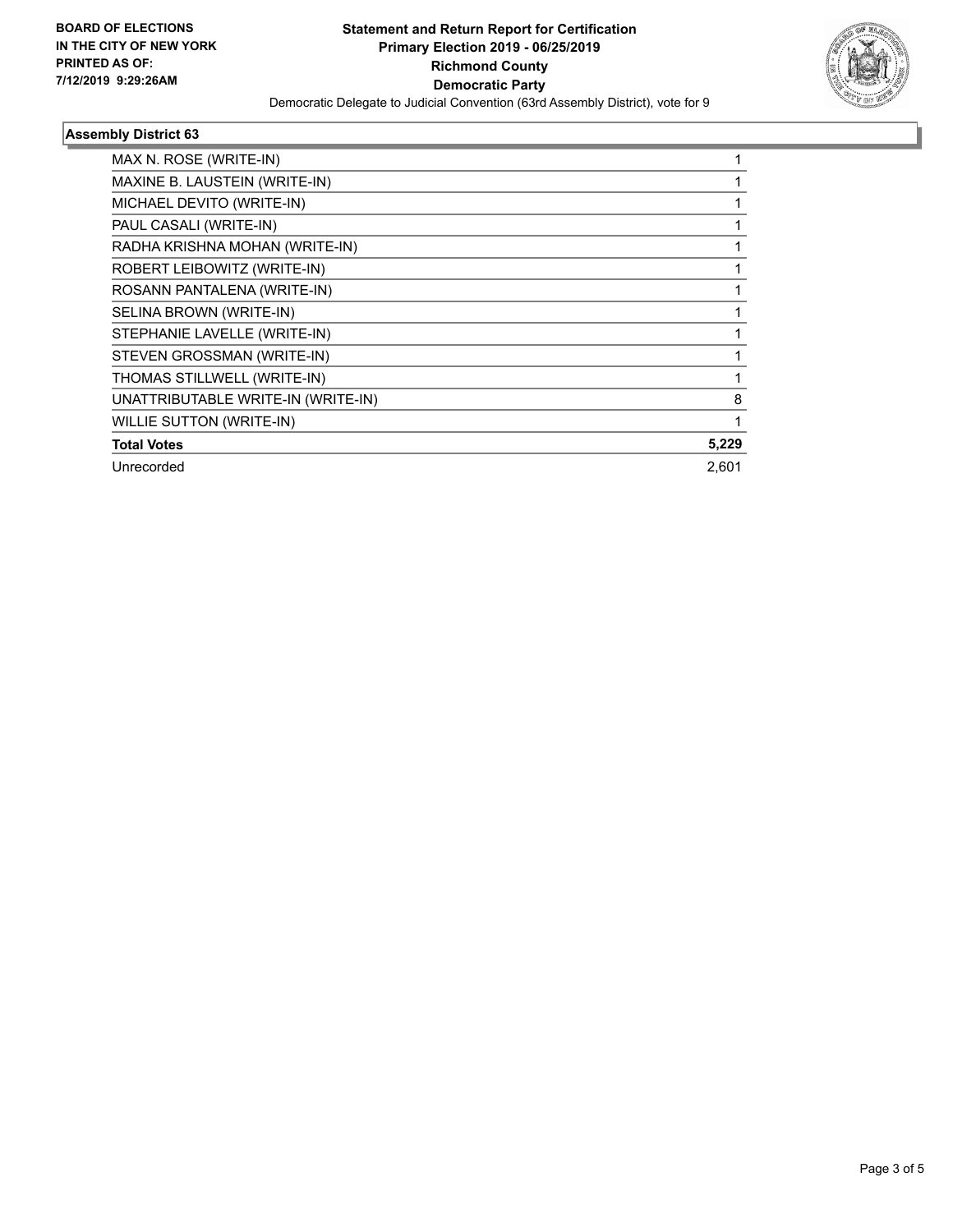

#### **Total for Democratic Delegate to Judicial Convention (63rd Assembly District) - Richmond County**

| PUBLIC COUNTER                                           | 672            |
|----------------------------------------------------------|----------------|
| <b>MANUALLY COUNTED EMERGENCY</b>                        | 0              |
| <b>ABSENTEE / MILITARY</b>                               | 198            |
| AFFIDAVIT                                                | 0              |
| <b>Total Ballots</b>                                     | 870            |
| Less - Inapplicable Federal/Special Presidential Ballots | 0              |
| <b>Total Applicable Ballots</b>                          | 870            |
| JOHN P. GULINO                                           | 262            |
| EMANUELA D. ARATO                                        | 154            |
| DON M. BOSCO                                             | 209            |
| <b>ROBINSON IGLESIAS</b>                                 | 179            |
| <b>STAFFORD M. LISS</b>                                  | 123            |
| ELIZABETH N. SUNSHINE                                    | 302            |
| <b>STUART BRENKER</b>                                    | 137            |
| DEBORAH L. ROSE                                          | 606            |
| MICHAEL J. CUSICK                                        | 612            |
| <b>HELEN M. VITALIANO</b>                                | 472            |
| <b>MENDY M. MIROCZNIK</b>                                | 344            |
| <b>CHARLES C. DESTEFANO</b>                              | 378            |
| <b>SARI G. KINGSLEY</b>                                  | 360            |
| <b>BIANCA RAJPERSAUD</b>                                 | 329            |
| ELIZABETH J. MCTIGUE                                     | 378            |
| <b>ILENE H. SANDICK-GREINSKY</b>                         | 337            |
| ANDREW L. FICRUSREA (WRITE-IN)                           | 1              |
| ANNE K. HEIGH (WRITE-IN)                                 | 1              |
| CHARLES D. FALL (WRITE-IN)                               | $\mathbf{1}$   |
| CHRISTINA COPPA (WRITE-IN)                               | 1              |
| CLINTON DAGGAN (WRITE-IN)                                | 1              |
| DAHA EL-SHEIKH (WRITE-IN)                                | 1              |
| DANIEL ALMODORAR (WRITE-IN)                              | 1              |
| DANIEL LEIBOWITZ (WRITE-IN)                              | $\mathbf{1}$   |
| DEAN PILLAUELLA (WRITE-IN)                               | 1              |
| EDWARD LEIBOWITZ (WRITE-IN)                              | 3              |
| ELLEN LEIBOWITZ (WRITE-IN)                               | 1              |
| EMILY S. LEIBOWITZ (WRITE-IN)                            | 1              |
| GERALD DWAYNE SPILLER (WRITE-IN)                         | 1              |
| GERARD F. MANN (WRITE-IN)                                | 1              |
| HESHAM EL-MEGLIGY (WRITE-IN)                             | 1              |
| JANE STILLWELL (WRITE-IN)                                | 1              |
| JOHN MCBETH (WRITE-IN)                                   | $\overline{2}$ |
| JONATHAN S. LEIBOWITZ (WRITE-IN)                         | 1              |
| JOSEPH DISANTO (WRITE-IN)                                | 1              |
| JULIE D'ANTONI (WRITE-IN)                                | 1              |
| KIKO CHARLES (WRITE-IN)                                  | $\overline{2}$ |
| KRISTEN STILLWELL (WRITE-IN)                             | 1              |
|                                                          |                |